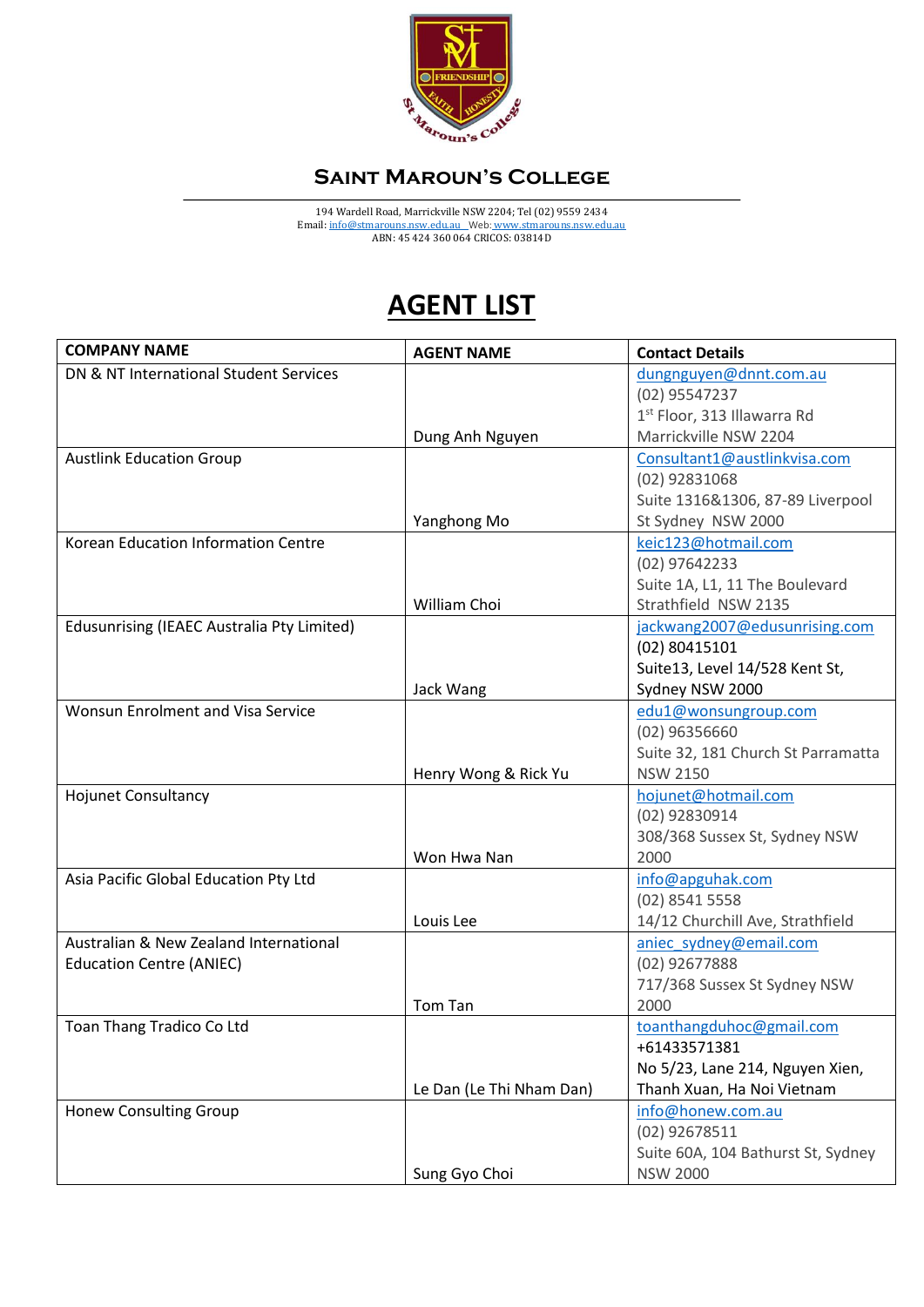| <b>Study Vision</b>                       |                         | info@studyvision.com                |
|-------------------------------------------|-------------------------|-------------------------------------|
|                                           |                         | (02)96695225                        |
|                                           |                         | Suite 301,414 Gardeners Rd          |
|                                           | Marina Wan              | Rosebery NSW 2018                   |
| Noble Human                               |                         | sunny@noblehuman.net                |
|                                           |                         | (02)92670471                        |
|                                           |                         | Suite 1309/97-99 Bathurst St        |
|                                           | Sunny Kim               | Sydney NSW 2000                     |
|                                           |                         | mail@sydneyvisa.com.au              |
|                                           |                         | +61419423378                        |
|                                           |                         | 132/310 Wattle St Ultimo NSW        |
| Sydney Visa                               | Alexio Grinko           | 2000                                |
|                                           |                         | cstudyab@bigpond.com                |
|                                           |                         | (02)92672588                        |
|                                           |                         | Suite 5, Level 1,377-383 Sussex St  |
| C Study Abroad Pty Ltd                    | Frank Zhang & Frank Lin | Sydney NSW 2000                     |
|                                           |                         | info@yesedugroup.com.au             |
|                                           |                         | +61 2 80980972                      |
|                                           |                         | Suite 1407, Level 14,447 Kent St,   |
| <b>Yes Education Group</b>                | Wayne Lim               | Sydney NSW 2000                     |
|                                           |                         | yuhakinet@hanmail.net               |
|                                           |                         | 82 2 3477 8337                      |
|                                           |                         | Suite 202 #13 Teheran - 120-8-GIL,  |
| UH International                          | Maria Jang              | Cangnam - Gu, Seoul Korea           |
|                                           |                         | joejiang@aussummerschool.com        |
|                                           |                         | 0449 896 489                        |
| Libertas Education Pty Ltd                | Joe Jiang               | 72-76 Parramatta Rd Camperdown      |
|                                           |                         | info@fortrust.com                   |
|                                           |                         | (02) 98690933                       |
|                                           |                         | 47 Hume Ave, Parc Palais Singapore  |
| <b>Fortrust Education Services</b>        |                         | 598748                              |
|                                           | Steve Suprapto          |                                     |
|                                           |                         | ha.nguyen@set-edu.com               |
| <b>Set Education</b>                      |                         | 84 28 3 8484433                     |
|                                           | Nguyen Vu Dan Ha        | 115 Dang Dung HCM City              |
|                                           |                         | Newlandtraveltkt@yahoo.com.au       |
|                                           |                         | (02) 9725 79922                     |
|                                           |                         | Level 1, 42-44 Arthur St Cabramatta |
| Newland Immigration                       | Pauline Lam             | <b>NSW 2166</b>                     |
|                                           |                         | Accounts@plus1advisory.com          |
|                                           |                         | (02) 8056 6864                      |
|                                           |                         | Suite 7, Level 4, 377 Sussex St     |
| Plus One International                    | <b>Charlotte Siew</b>   | Sydney NSW 2000                     |
|                                           |                         | Info@aaie.com.au                    |
|                                           |                         | 0468 398 366                        |
| Aus-Asia International Education Alliance |                         | Suite 1113,401 Docklands Drive,     |
| (AAIE)                                    | Sonny Zhang             | Docklands VIC 3008                  |
|                                           |                         | Marketing@badaedu.com               |
|                                           |                         | 0426 446 528                        |
|                                           |                         | Suite 202, Level 2, 630 George St   |
| <b>Bada Education Centre</b>              | Yun Kyung (Sandy) Kwon  | Sydney NSW 2000                     |
|                                           |                         | info@ags-study.com                  |
|                                           |                         | 8102 5348                           |
|                                           |                         | Suite 1, 353 Chapel Rd Bankstown    |
| AGS - Advance Global Study                | Thanh Huy (Harry) Le    | <b>NSW 2200</b>                     |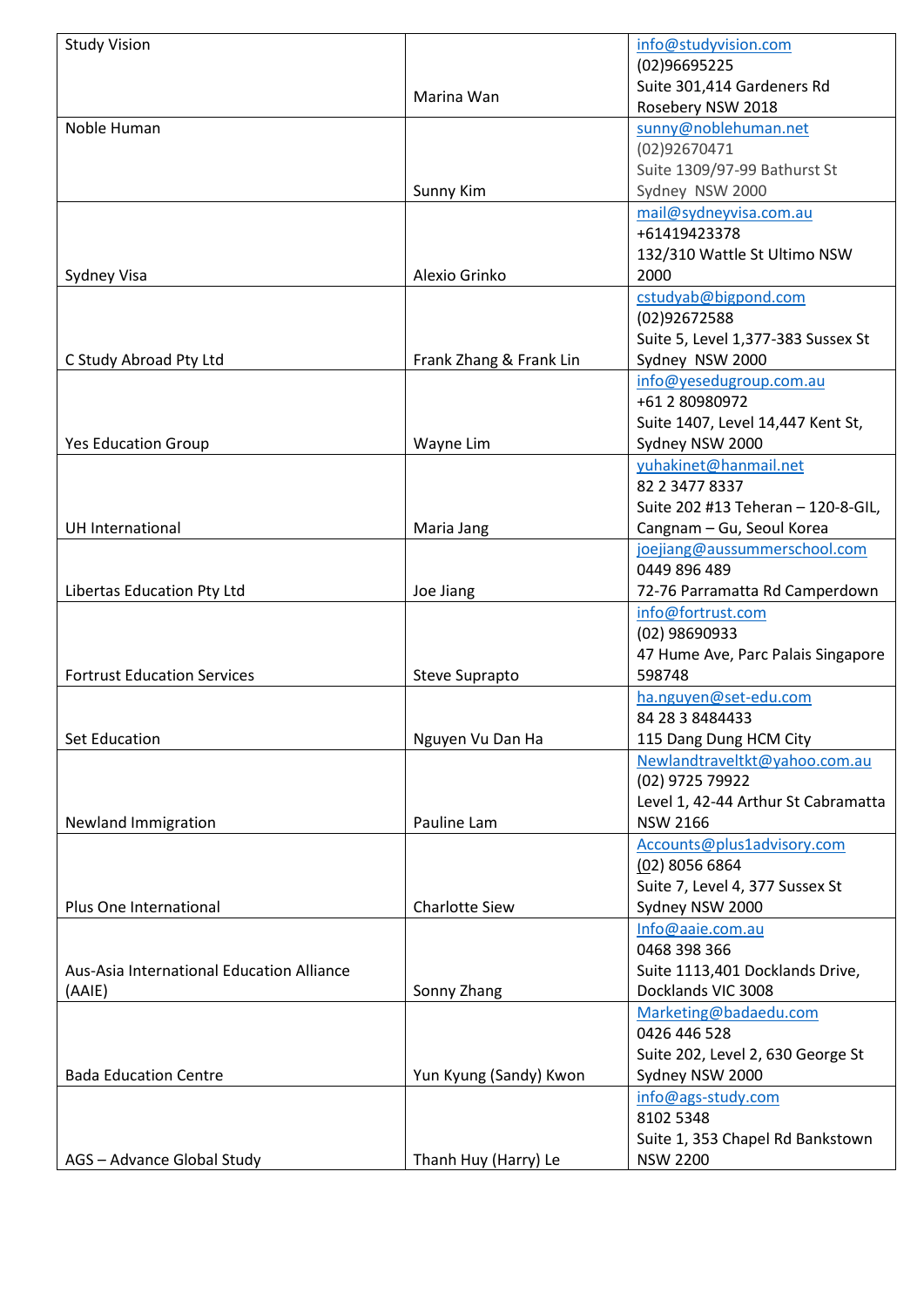|                                                 |                         | partners@eiceducation.com           |
|-------------------------------------------------|-------------------------|-------------------------------------|
|                                                 |                         | 852-27360200                        |
|                                                 |                         | Unit 12,21F Miramar Tower, 132      |
|                                                 |                         | Nathan Rd, Tsim Sh Tsui Kowloon,    |
| Education International Corporation (EIC)       | Isa Wong                | Hong Kong                           |
|                                                 |                         | mahesh@abceducation.com.au          |
|                                                 |                         | 92610585                            |
| Australian Business Consulting Group Pty Ltd -  |                         | Suite 1601, Level 16, 87-89         |
| T/as ABC Education and Migration                | Mahesh Singh            | Liverpool St Sydney NSW 2000        |
|                                                 |                         | haan@pacificoceanpartners.com.au    |
|                                                 |                         | 02 9789-3357                        |
| Pacific Ocean Partners Group                    | Ha An Trinh             | 25 Fore St, Canterbury NSW 2193     |
|                                                 |                         | info@gesa.global                    |
|                                                 |                         | +86 18020766333                     |
|                                                 |                         | F3 The east of Diangian subdistrict |
| Global Elite Schools Association (GESA)         | Lydia Lin               | office. Changboard. Xiamen. China   |
|                                                 |                         | info@ducochaiphong.vn               |
|                                                 |                         | 849 82237189                        |
|                                                 |                         | 19 Pham Huy Thong - Le Chan - Hai   |
| Asia Pacific Company Ltd                        | Bui Thi Lan             | Phong                               |
|                                                 |                         | lucy@ducanh.edu.vn                  |
|                                                 |                         | +8424 3971 6229                     |
|                                                 |                         |                                     |
|                                                 |                         | 54-56 Tue Tinh St, Bui Thi Xuan     |
|                                                 |                         | ward. Hai Ba Trung District, Hanoi  |
| Duc Anh A&T Co Ltd                              | Lu Thi Hong Nham (Lucy) | Vietnam                             |
|                                                 |                         | Bestway4uedu@gmail.com              |
|                                                 |                         | 9280-0771                           |
|                                                 |                         | Suite 303,431-439 Sussex St,        |
| Best way Consultancy Pty Ltd                    | Yungpeng Li             | Sydney NSW 2000                     |
|                                                 |                         | tuannguyen@tnss.vn                  |
|                                                 |                         | 0451 122 102                        |
| T & N Sydney International Education            |                         | 216 Marrickville Rd Marrickville    |
| Consultancy Pty Ltd                             | Kevin Tuan Nguyen       | <b>NSW 2204</b>                     |
|                                                 |                         | casmed@tpg.com.au                   |
|                                                 |                         | 9280-2808                           |
|                                                 |                         | Suite 342, 401 Sussex St Sydney     |
| CAS Migration & Education Consultants           | Ford Wang               | <b>NSW 2000</b>                     |
|                                                 |                         | info@skeducation.com                |
|                                                 |                         | 9283-0077                           |
|                                                 |                         | Suite 22/650 George St Sydney       |
| S & K International Education                   | Ms Somporn Kitipong     | 2000                                |
|                                                 |                         | info@ausimmi.com.au                 |
|                                                 |                         | 8203-2999                           |
|                                                 |                         | Suite 1, Level 2, 11-13 Aird St     |
| <b>Aussie Immigration Services</b>              | <b>Ted Chen</b>         | Parramatta 2150                     |
|                                                 |                         | ises@ises.net.au                    |
|                                                 |                         | 9642 0253                           |
|                                                 |                         | Suite 503, 488 Bourke St            |
| International Student Exchange Services Pty Ltd | Don Chen                | Melbourne 3000                      |
|                                                 |                         |                                     |
|                                                 |                         |                                     |
|                                                 |                         | Account@newpoint.com.au             |
|                                                 |                         | 9282-9836                           |
|                                                 |                         | Suite 1306, Level 13/370 Pitt St    |
| Newpoint Migration and Education                | Ma Guang Yun            | Sydney NSW 2000                     |
|                                                 |                         |                                     |